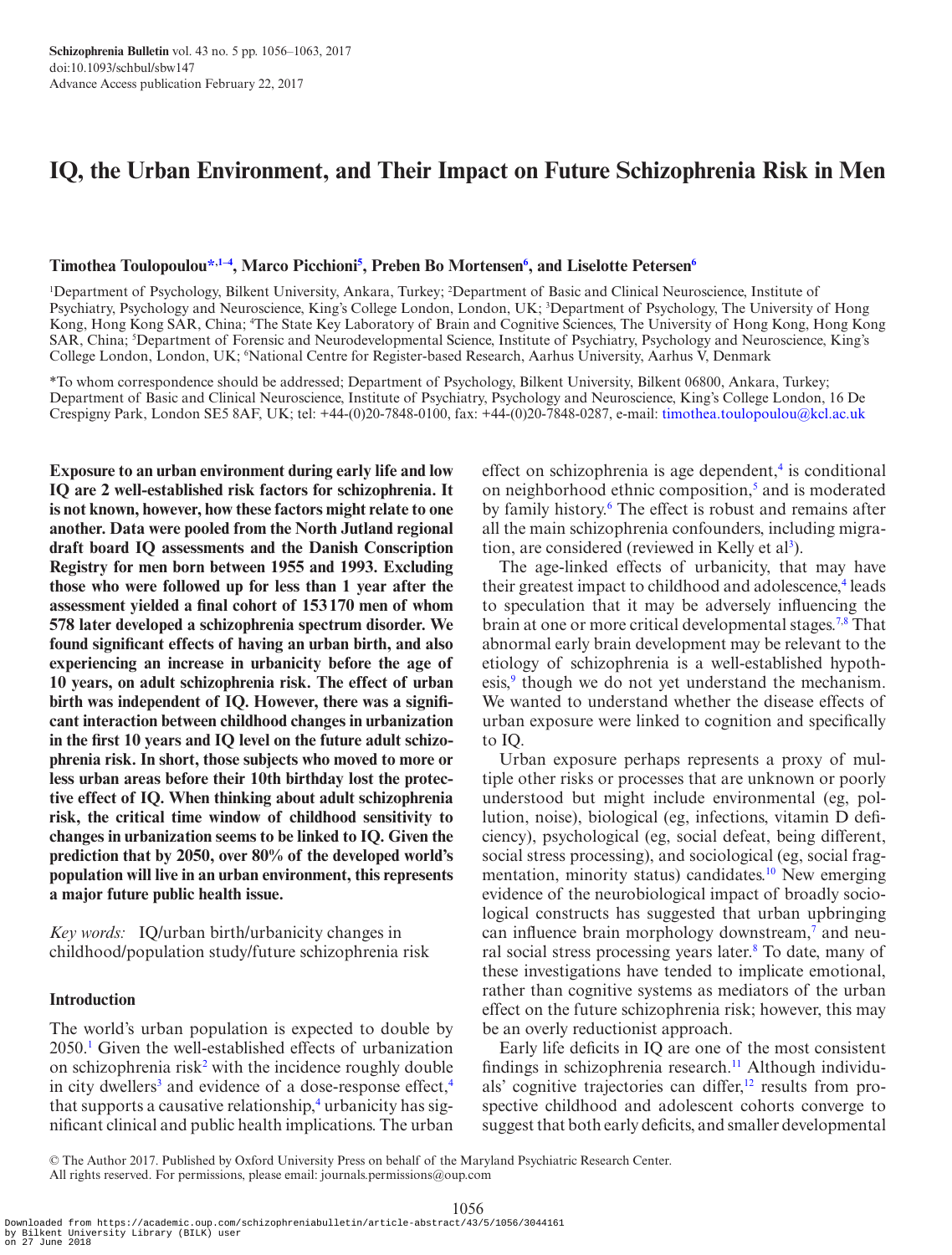gains,<sup>13</sup> precede the disease. Qualitatively similar deficits are often found in patients' unaffected relatives indicating that transmission of disease vulnerability is expressed cognitively[.14–16](#page-6-13) Genetic modeling suggests shared genetic covariance between cognition and schizophrenia[.17](#page-6-14),[18](#page-6-15) Furthermore, statistical modeling confirms that these cognitive deficits represent an intermediate process in the disease pathophysiology with etiological and genetic implications.<sup>19</sup> However, we still do not know if and how such deficits might interact with the early environment to influence future risk.

We used a population-based sample of Danish males to address 3 issues. Firstly, to index the role of urbanicity at birth, changes in the degree of urbanicity in childhood, and the effect of IQ on future schizophrenia risk. Urbanicity increases were defined as moving to an area with higher degree of urbanization (eg, moving from a provincial town to the capital) between birth and age 10 years; secondly, we aimed to assess the combined role of urbanicity and IQ on the future adult schizophrenia risk (mutually adjusted analyses); and, finally and uniquely, we aimed to quantify any modifying effect (interaction) between childhood urbanicity change and IQ on the future schizophrenia risk. We hypothesized separate roles for urbanicity, increases in urbanicity, and IQ on that risk. Further, we hypothesized that the impact of these effects would change when mutually adjusted for. Finally, we hypothesized that the relationship between urbanicity at birth and increases in urbanicity in early childhood would vary (interact) with IQ.

### **Methods**

#### *Study Population*

The study was based solely on national and administrative registers and followed the relevant national regulations. Approval was provided by the Danish Data Protection Agency. Denmark is a small country with a relatively homogeneous population of 5.3 million. All Danish citizens have a unique personal identification number, which can be used to link information between registers. In this study, we linked each child to their legal parents through the Danish Civil Registration System,<sup>20</sup> a register which holds updated information on whether the subject is still alive and in the country. Those records were then linked with information from the Danish Psychiatric Central Register.<sup>21</sup> That register contains data on all admissions to Danish psychiatric inpatient facilities, and, from 1995 also contains information on psychiatric outpatient appointments. Diagnostic codes used the Danish version of the International Classification of Diseases, 8th revision (ICD-8) in 1969–1993 and the International Classification of Diseases, 10th revision (ICD-10) thereafter. Schizophrenia spectrum disorder (SSD) was identified in cohort members, their parents, and siblings as a hospitalization or outpatient appointment at which a

diagnosis from the schizophrenia spectrum was applied (ICD-8 295.xx, 297.xx, 298.39, 301.83; ICD-10 F2x.xx). Information on parental education and occupation were obtained from the Statistics Denmark registers $22,23$ ).

Until 2008 Denmark was divided into 276 municipalities, with each allocated to 1 of 5 hierarchical urbanization categories: capital, capital suburb, provincial city with more than 100000 inhabitants, provincial town with between 100 000 and 10 000 inhabitants and rural, corresponding to 5220, 845, 470, 180, and 55 people per square kilometer.<sup>24</sup> Every subjects' place at birth was defined as the address listed on their birth record and extracted from the Danish Civil Registration System. Changes in urbanicity were identified from the Danish Civil Registration System and defined as either an increase or decrease in urbanization between each subject's birth address and their address aged 10 years. Interim moves were not considered. At the outset, we wanted to cover the whole period of childhood through adolescence to age 18. However, the municipalities' boundaries were redrawn during the time of interest forcing us to arbitrarily restrict changes in urbanicity as outlined above.

Data from draft board examinations on 35947 men that were conducted in the North Jutland region between the years 1955 and 1984 were available. A second dataset the Danish Conscription Registry contained the results from draft board examinations conducted between the years 2006 and 2010 contained data on a further 140507 men. The total pooled sample thus included data on 176454 men who were born between 1955 and 1993. We then restricted the dataset to men born in Denmark, leaving a final cohort of 168929 men. We "left truncated" the data for 1 year after the date of assessment and so excluded 15759 men. These men were excluded as their IQ measurement could have been affected by developing psychosis (ie, reverse causality). Patients who were not picked up by in- or outpatient services were not considered. The final cohort included data on 153 170 individuals, of whom 578 were later diagnosed with any SSD (ICD-8 295.xx, 297.xx, 298.39, 301.83; ICD-10 F2x.xx).

### *Børge Priens*

The Børge Priens (BP) test scores are available for all men in Denmark who attended the draft board examination since 1956. Between 10% and 15% of men over the years were exempt from the examination if they were already known to have a medical condition that disqualified them from military service, eg, intellectual disability, asthma, or extreme myopia. The BP test contains 4 subtests each of about 20 items (78 in total) indexing logical, verbal, numerical, and spatial reasoning respectively and is comparable to standard IQ assessments. It correlates 0.82 with full-scale WAIS IQ.<sup>25,26</sup> The tests are timed and none involve multiple-choice responses. The effect of 1 SD on BP score corresponds to a difference of 10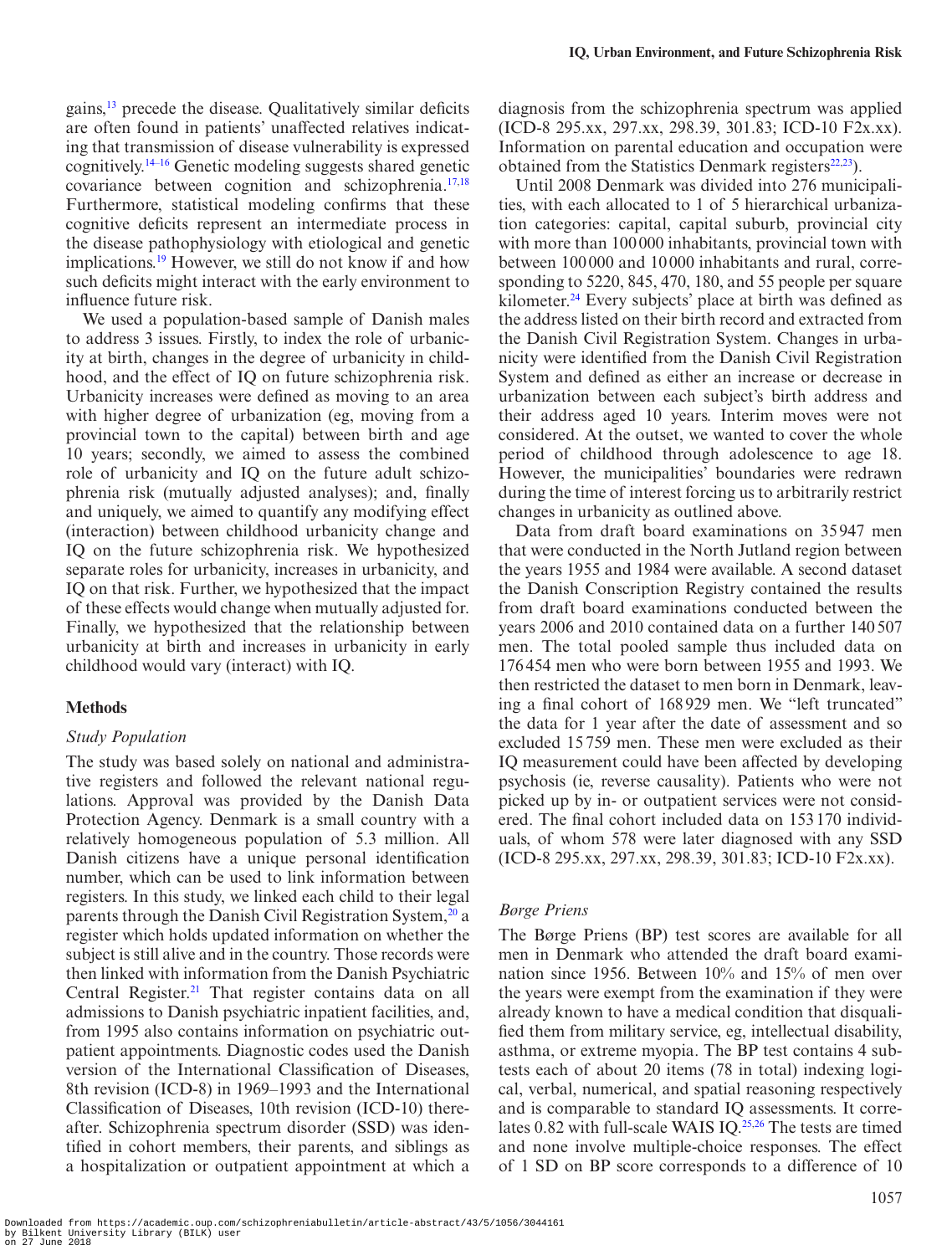correct answers. That then corresponds approximately to 15 points on a standard IQ scale centered on 100, with  $SD = 15$ .

# *Statistical Methods*

Birth year was categorized into approximately equal sized groups by numbers of surviving subjects at time of draft board examination: 1960–1964, 1965–1969, 1970–1974, 1975–1979, 1980–1984, 1985–1986, 1987, 1988, 1989, 1990, 1991, 1992–1993. Year of assessment was categorized into approximately equal sized groups: 1970–1979, 1980–1989, 1990–1991, 1992–1993, 1994–1995, 1996– 1997, 1998–1999, 2000–2003, 2004–2007, 2008–2010. Paternal age at subjects' birth was categorized as <24, 25–29, 30–34, 35–39, 40–44, and above 45 years, and maternal age as  $\leq 20$ , 20–24, 25–29, 30–34, and above 35 years. Highest parental education status when the participants were 18 years of age was categorized into basic, high school, vocational, medium length higher education, and long higher education for mothers and fathers separately. Parental occupation measured at draft board examination was categorized into unemployed, blue collar, self-employed, white collar, manager, and out of the labor market or retired for both parents separately. Second-generation migration status was categorized as follows: both parents Danish born, mother foreign born, father foreign born, or both foreign born.

Incidence rate ratios (IRRs) for schizophrenia were estimated using Cox regression in Stata 12 (Stata). Analyses were broken down into 3 stages. In stage 1, the IRRs for IQ, urbanicity at birth, and urbanicity change between birth and the age of 10 adjusted for data collection period and birth cohort (period and birth cohort adjusted; [table 2\)](#page-3-0) were calculated. In stage 2, the IRRs for IQ and urbanicity at birth and urbanicity change were included in the same model (mutually adjusted; [table 2\)](#page-3-0); and then further adjusted for the potential confounders: parental age, parental education, parental occupation (social class), familial psychiatric history, and secondgeneration migrant status (fully adjusted; [table 2](#page-3-0)). Finally, the main IRR effects of urbanicity at age 10 ([table 3](#page-4-0)) and the interaction effects between IQ and change in urbanicity between birth and age 10 years [\(table 3](#page-4-0)) were calculated along with further post hoc analyses to test the same effects and interactions but distinctly for populations based on whether their IQ was above or below the mean [\(tables 4](#page-4-1) and [5\)](#page-4-2).

# **Results**

Subjects' mean age at draft board examination was 19.4  $(SD = 1.0)$  range 17–32 years, and mean BP score was 41.7  $(SD = 10.0)$ . The distribution of participants across the 5 urbanization areas (capital, capital suburbs, provincial cities, provincial towns, and rural) for future patients and nonpatients is shown in [table 1](#page-2-0). Of these 73.4% of future patients remained in their place of birth, 7.3% moved to a larger city and 19.4% to a smaller city. By comparison, 80.9% of nonpatients remained in their place of birth,

<span id="page-2-0"></span>

|  | Table 1. Distribution of Exposure and Confounder Variables for Future Patients and Nonpatients |  |  |  |  |  |  |
|--|------------------------------------------------------------------------------------------------|--|--|--|--|--|--|
|--|------------------------------------------------------------------------------------------------|--|--|--|--|--|--|

|                                        | Distribution in Future Patients, % | Distribution in Nonpatients, % |
|----------------------------------------|------------------------------------|--------------------------------|
| Exposure variables                     |                                    |                                |
| Urbanicity at birth                    |                                    |                                |
| Rural area                             | 34.4                               | 37.9                           |
| Provincial town                        | 34.4                               | 29.0                           |
| Provincial city                        | 16.4                               | 13.6                           |
| Capital suburb                         | 5.4                                | 10.6                           |
| Capital city                           | 9.3                                | 8.9                            |
| Urbanicity at age 10 y                 |                                    |                                |
| Larger city than at birth              | 7.3                                | 5.7                            |
| No change from birth                   | 73.4                               | 80.9                           |
| Smaller city than at birth             | 19.4                               | 13.5                           |
| Confounder variables                   |                                    |                                |
| Low paternal education                 | 32.0                               | 25.7                           |
| Low maternal education                 | 50.4                               | 46.9                           |
| Father out of work/outside workforce   | 26.6                               | 14.4                           |
| Mother out of work/outside workforce   | 32.4                               | 19.3                           |
| Paternal psychiatric history           | 4.5                                | 1.3                            |
| Maternal psychiatric history           | 5.0                                | 1.7                            |
| Second-generation migrant status       |                                    |                                |
| Both parents Danish born               | 91.0                               | 90.7                           |
| Father foreign born                    | 3.6                                | 3.4                            |
| Mother foreign born                    | 3.8                                | 2.9                            |
| Both parents foreign born              | 1.6                                | 2.8                            |
| Paternal age at birth, mean years (SD) | 30.8(6.6)                          | 30.9(5.8)                      |
| Maternal age at birth, mean years (SD) | 27.2(5.5)                          | 28.0(4.8)                      |

# 1058

Downloaded from https://academic.oup.com/schizophreniabulletin/article-abstract/43/5/1056/3044161 by Bilkent University Library (BILK) user on 27 June 2018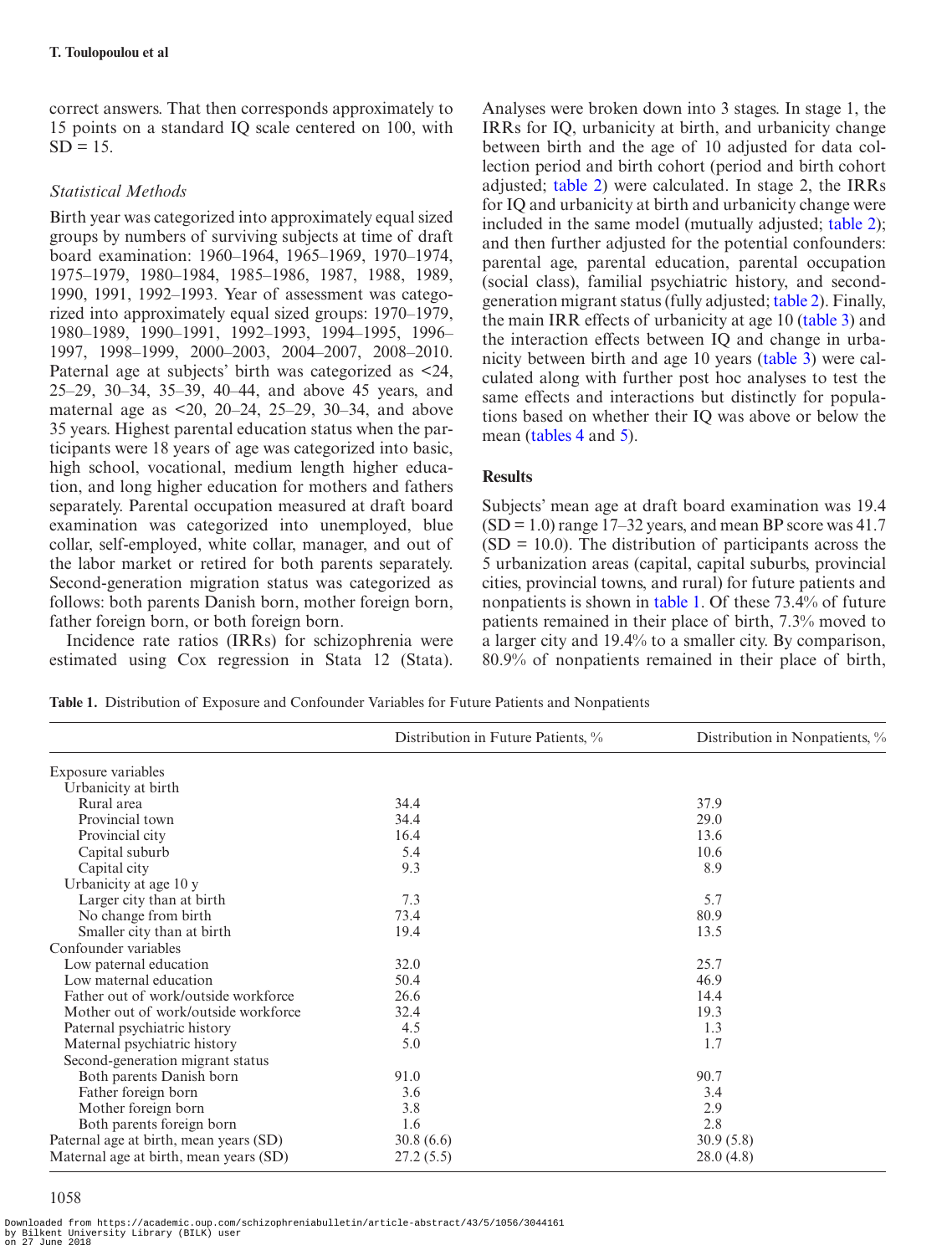5.7% moved to a larger city, and 13.5% to a smaller city [\(table 1](#page-2-0)). One possible explanation for the observation that more families are moving to smaller cities is that when children are born into a family, families move to larger premises but in less urban areas. Thirty-two percentage of fathers and 50.4% of mothers of patients with a future SSD had only basic education compared to 25.7% of fathers and 46.9% of mothers for nonpatients [\(table 1](#page-2-0)). More future patients had parents outside work (patients: 26.6% of fathers and 32.4% of mothers; nonpatients: 14.4% of fathers and 19.3% of mothers; [table 1\)](#page-2-0), and with psychiatric history (patients: 4.5% of fathers and 5.0% of mothers; nonpatients: 1.3% of fathers and 1.7% of mothers of nonpatients; [table 1](#page-2-0)). Mean paternal and maternal age was similar for both future patients and nonpatients ([table 1\)](#page-2-0).

[Table 2](#page-3-0) shows the IRRs of schizophrenia in the study population. IRR estimates are statistically significant unless the CIs include 1. Being born in the capital (IRR: 1.69 [1.20–2.38]) and experiencing an increase in urbanicity before the age of 10 years (IRR:  $1.45$  [1.05–2.01]) had significant effects on the adult schizophrenia risk. The effect for the latter was statistically insignificant when we adjusted for the confounders in the model (IRR: 1.33 [0.96–1.85]). Each SD increase in IQ was associated with a reduced future risk of schizophrenia (IRR: 0.68 [0.63–0.73]). The estimates changed very little after IQ and the urbanicity measures were included in the same model (IRR: 0.67 [0.62–0.73]) or after the confounders were also adjusted for (IRR: 0.73 [0.67–0.80]).

There was no statistically significant interaction between urbanicity at birth and IQ ( $P = .94$ ) on future schizophrenia risk but there was between changes in urbanicity between birth and age 10 years and IQ (*P* = .03). The IQ effects according to urbanicity at age 10 years are shown in [table 3](#page-4-0). Overall, the protective effect of higher IQ becomes nonsignificant with any change in urbanicity by age 10.

It is not uncommon in intelligence research to explore whether the nature of any relationship are the same across the full IQ range. Different patterns, if they exist, could be detected across thresholds. We did further post hoc analyses by separating the population on the basis of their IQ into groups above and below the mean. We hypothesized that we would discover that those with higher IQ would prove more resilient indicated by a less steep increase in risk compared to those with IQ below the mean, following any change in urbanization before the age of 10 years. These IQ effects are presented separately in [tables 4](#page-4-1) and [5](#page-4-2) and [figure 1](#page-4-3). We found that for those with lower IQ, the risk of schizophrenia decreased with increasing IQ (adjusted IRR  $= 0.59$ ), while the beneficial effect of higher IQ was insignificant for those subjects who moved to a larger city (adjusted IRR  $= 1.51$ ).

### **Discussion**

Despite the robust evidence of an association between early exposure to an urban environment and IQ independently and schizophrenia, the relationship between them on the adult schizophrenia risk has never been explored before. We addressed prospectively both the effect of childhood urban exposure and the effect of IQ at military conscription on future schizophrenia risk, but also the interplay between these 2 factors and that risk. We found that urban birth and lower IQ were both associated with higher schizophrenia risk, that their contributions were independent of each other, but that changes in urbanicity during childhood interact with IQ to influence the future risk. The last finding points towards factors potentially operating on brain development that overwhelm the protective role of IQ, for some individuals, following urbanicity changes.

Urban birth accounts for a significant proportion of the population risk for schizophrenia. Given the percentage of the population that is currently born in urban

<span id="page-3-0"></span>**Table 2.** IRRs of Schizophrenia in Danish Men

| <b>Exposure Variables</b>      | Number of Cases | Period and Birth Cohort Adjusted | Mutually Adjusted   | <b>Fully Adjusted</b> |
|--------------------------------|-----------------|----------------------------------|---------------------|-----------------------|
| IQ score at draft board per SD |                 | $0.68(0.63 - 0.73)$              | $0.67(0.62 - 0.73)$ | $0.73(0.67-0.80)$     |
| Urbanicity at birth            |                 |                                  |                     |                       |
| Rural area                     | 199             | $1$ (ref.)                       | $1$ (ref.)          | $1$ (ref.)            |
| Provincial town                | 199             | $1.25(1.02-1.54)$                | $1.27(1.03-1.57)$   | $1.26(1.02-1.55)$     |
| Provincial city                | 95              | $1.15(0.89-1.50)$                | $1.21(0.94 - 1.57)$ | $1.19(0.91 - 1.55)$   |
| Capital suburb                 | 31              | $0.92(0.62 - 1.36)$              | $0.95(0.64-1.41)$   | $0.92(0.62 - 1.38)$   |
| Capital city                   | 54              | $1.69(1.20-2.38)$                | $1.80(1.28 - 2.54)$ | $1.77(1.25 - 2.51)$   |
| Urbanicity at age 10 y         |                 |                                  |                     |                       |
| Larger city than at birth      | 42              | $1.45(1.05-2.01)$                | $1.46(1.06-2.02)$   | $1.33(0.96-1.85)$     |
| No change from birth           | 424             | $1$ (ref.)                       | $1$ (ref.)          | $1$ (ref.)            |
| Smaller city than at birth     | 112             | $1.22(0.96-1.54)$                | $1.22(0.97-1.54)$   | $1.17(0.92 - 1.47)$   |

*Note:* IRRs with CIs in brackets; IRR estimates are statistically significant unless 1 is present within the CIs. Period and birth cohort adjusted: analyses include either IQ or all 3 urbanicity measures and are adjusted for period and birth cohort; mutually adjusted: IQ and the urbanicity measures are included in the same model; fully adjusted: further adjusted for parental age, parental education, parental occupation (social class), familial psychiatric history, and second-generation migrant status. IRR, incidence rate ratio.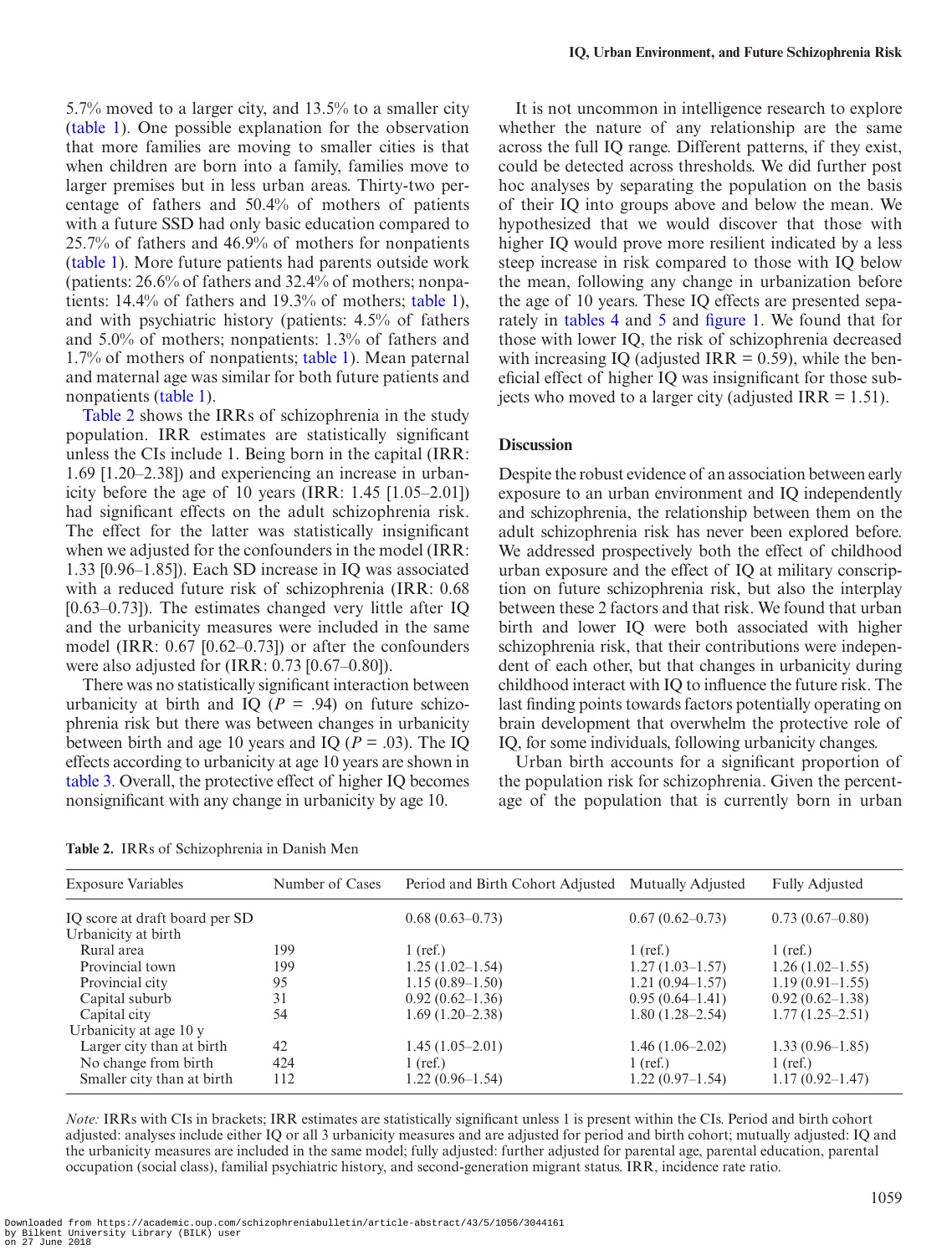<span id="page-4-0"></span>**Table 3.** Effect of Change in Urbanicity Between Birth and Age 10 y on the IRRs for Schizophrenia Corresponding to Mean IQ and the IQ Effect According to Change in Urbanicity Between Subjects' Birth and Age 10 y (Mutually and Fully Adjusted)

|                                                                | IRR (CIs)           |
|----------------------------------------------------------------|---------------------|
| Urbanicity change between birth and 10 y corresponding to mean |                     |
| IQ                                                             |                     |
| Larger city than at birth                                      | $1.41(1.01-1.99)$   |
| No change from birth                                           | $1$ (ref.)          |
| Smaller city than at birth                                     | $1.24(0.98-1.58)$   |
| IO according to change in urbanicity from birth to age 10 y    |                     |
| Larger city than at birth                                      | $0.82(0.62 - 1.09)$ |
| No change from birth                                           | $0.69(0.63 - 0.76)$ |
| Smaller city than at birth                                     | $0.87(0.73-1.04)$   |

*Note:* IRRs represent the change in risk estimated for each SD increase in IQ (slope). IRR estimates are statistically significant unless they included 1 in the CIs. IRR, incidence rate ratio.

<span id="page-4-1"></span>**Table 4.** Effect of Change in Urbanicity Between Birth and Age 10 y on IRRs Corresponding to Mean IQ

| Urbanicity Change Between Birth and Age<br>10 y Corresponding to Mean IQ | IRR (CIs)                       |
|--------------------------------------------------------------------------|---------------------------------|
| Larger city than at birth<br>No change from birth                        | $1.05(0.59-1.86)$<br>$1$ (ref.) |
| Smaller city than at birth                                               | $1.54(1.08-2.22)$               |

*Note:* The IRR estimates are statistically significant unless 1 is within the CIs. IRR, incidence rate ratio.

<span id="page-4-2"></span>**Table 5.** IQ Effect According to Change in Urbanicity Between Birth and 10 y Separately for IQ Below or Above the Mean (Mutually and Fully Adjusted) in Danish Men

IQ According to Urbanicity Change Between Birth and Age 10 y, Separated for Subjects With IQ Above and Below the Mean

|                            | IRR (CIs)<br>for Low IO | IRR (CIs)<br>for High IQ |
|----------------------------|-------------------------|--------------------------|
| Larger city than at birth  | $0.59(0.39-0.88)$       | $1.51(0.81 - 2.82)$      |
| No change from birth       | $0.63(0.55-0.72)$       | $0.86(0.68-1.10)$        |
| Smaller city than at birth | $0.96(0.70-1.31)$       | $0.75(0.49-1.16)$        |

*Note:* IRRs represent the change in risk estimated for each SD increase in IQ (slopes). IRR estimates are statistically significant unless 1 is within the CIs. IRR, incidence rate ratio.

environments, and the projected increases, it represents a huge modifiable risk factor if we can understand the nature of this association better. We found that urban birth contributes significantly to adult schizophrenia risk and that this effect is independent of parental age, parental education, parental occupation, family psychiatric history, and second-generation migrant status. The risk was not explained by IQ, suggesting that the effect of urban birth on future schizophrenia risk is not linked to IQ. The

1060



<span id="page-4-3"></span>**Fig. 1.** The IQ effect according to change in urbanicity from birth to age 10 y. IRRs from [tables 4](#page-4-1) and [5.](#page-4-2) Gray line goes through  $IRR = 1$  for mean IQ. At  $+1$  SD, the same line goes through  $IRR = 0.86$ . Similarly, for red line,  $IRR = 1.05$  at mean IQ. Red line plotted IRR =  $1.05 + 1.51 * IQ (SD)$ . IRR, incidence rate ratio.

results were similar for the combined role of urbanicity increases and IQ on the future adult schizophrenia risk. Apart from cognition, another possible mechanism is a social-affective process, mediating the effect of urban birth on the future risk. In line with that hypothesis, childhood urban exposure differentially impacts years later on adult brain systems specifically engaged in social stress, while sparing those supporting cognition.<sup>8</sup>

It may be that childhood urban exposure can accentuate being or feeling different, or standing out, which can then lead to discrimination, marginalization, and social defeat.<sup>27</sup> This could then further lead to alterations in, among others, the ability to represent the mental states of others, $27$  cognitive biases (eg, in reasoning), and salience misattribution, all implicated separately in the genesis and expression of psychosis. A number of models have been proposed that link the biological disturbances that may underlie some of these processes to psychotic experiences. For example, it may be that the assignment of aberrant salience to irrelevant stimuli is a principle mechanism that drives psychosis.<sup>28,29</sup> According to the theory, the dopamine system, which mediates motivational or incentive salience, is dysregulated in schizophrenia leading to context inappropriate firing and dopamine excess.<sup>[30](#page-6-27)</sup> This hyperdopaminergic state contributes to a sense of perceptual awareness that compels the individual to perceive personal significance and attach meaning where none exists, so laying the foundations for delusions. The theory draws from the "incentive salience" hypothesis that was originally used to explain drug addiction.<sup>31,[32](#page-6-29)</sup> According to that hypothesis, striatal dopamine neurons fire when the expected outcome exceeds that predicted.<sup>33</sup> Thus, dopamine is released when an organism perceives an error in reward prediction. Over time conditioned cues that predict reward elicit the same dopamine response and so the conditioned stimuli acquires positive valence, commanding attention and driving future behavior.<sup>34</sup> Several studies have reported an increase in motor speed and/or hemodynamic response, reflecting adaptive or motivational salience, following presentation of conditioned stimuli that are repeatedly associated with reward relative to the presentation of stimuli that do not predict reward.<sup>35</sup> This effect is disrupted in schizophrenia and there is evidence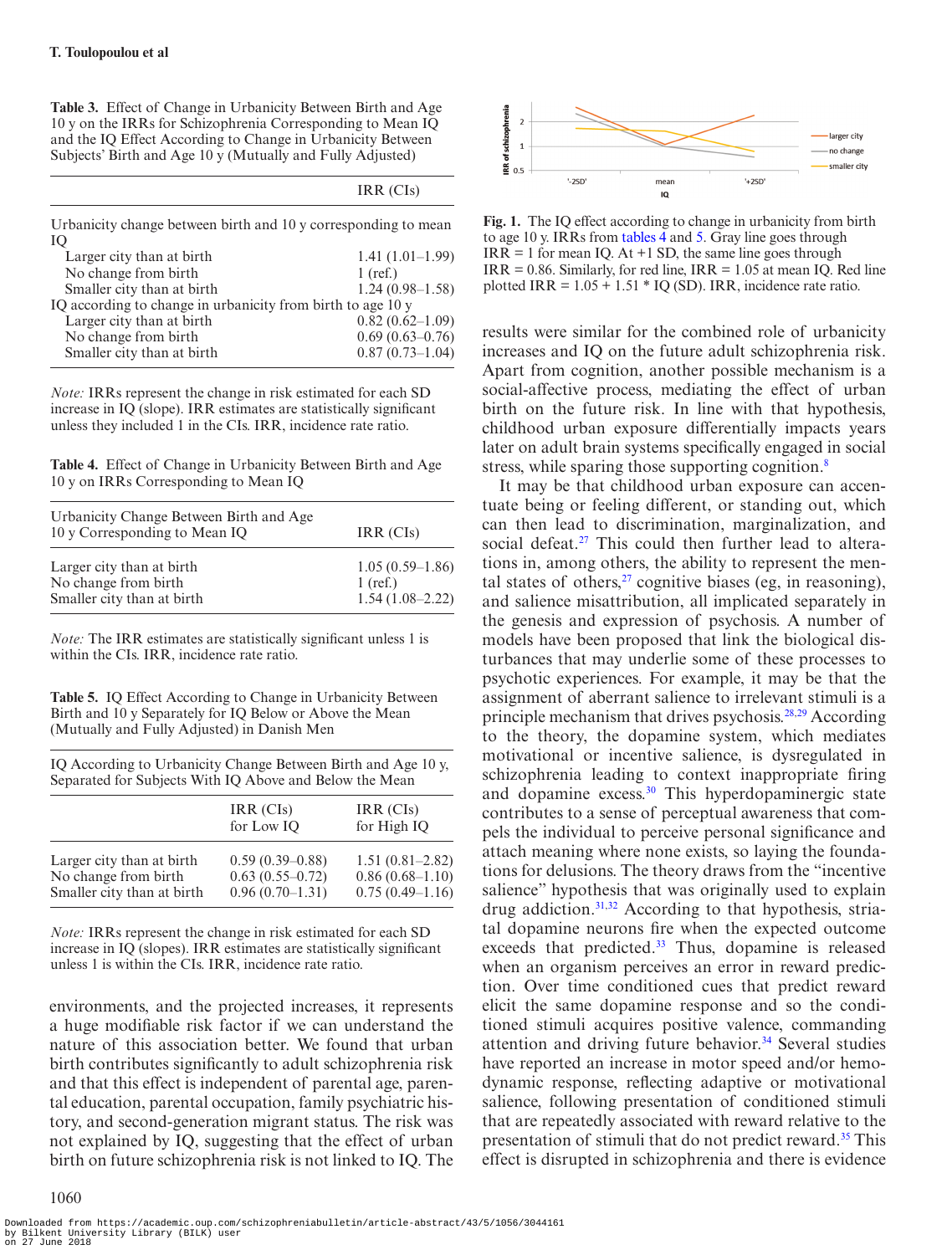of aberrant activations and responses to nonreward predicting stimuli suggesting that in patients with schizophrenia, abnormally motivational salience to neutral cues develops[.31,](#page-6-28)[32](#page-6-29) Thus, while dopamine in health mediates salience to conditioned cues, in psychosis dopamine dysregulation, possibly secondary to urbanicity stressors like social defeat (eg, children who are born to an urban environment, or who move to a more urban environment in early childhood may experience more adversity, parental divorce, and abuse making them more likely to stand out in their social context), promotes aberrant salience by misassigning incentive salience to irrelevant cues, and thus possibly contributing to hallucinations and delusions.

Cognitive deficits, such as lower IQ, are robustly documented in schizophrenia, predict outcome, and represent targets for treatment.<sup>36</sup> Indeed novel statistical modeling has recently suggested that cognitive deficits are an intermediate stage in the pathogenic mechanism linking genes to schizophrenia liability, with about a quarter of the vari-ation in liability accounted for by variation in cognition.<sup>[19](#page-6-16)</sup> That work predicted that some genetic loci for schizophrenia will actually have a greater effect on cognition than on brain structure, providing further support for the concept that cognitive deficits are a core feature of schizophrenia. Here, we found that lower IQ at assessment predicted greater future risk for schizophrenia. That finding is in line with previous work, but the relationship between IQ and childhood changes in urbanicity and the future risk of schizophrenia is novel. Specifically, we found that the protective role of IQ becomes nonsignificant with any changes in urbanicity before the age of 10 years (IRRs: 0.82 [0.62–1.09] and 0.87 [0.73 – 1.04]; [table 3\)](#page-4-0). We do not know if this finding relates to loss of emotional ties, to social adjustment, or some other process.

By conducting post hoc analyses of the data, we found that moving to a more urban environment before the age of 10 differentially influenced future schizophrenia risk according to the level of adult IQ. Thus, we found that for those with lower IQ, the risk of schizophrenia decreased with increasing IQ (adjusted IRR  $= 0.59$ ), while the beneficial effect of higher IQ, contrary to our expectations, was insignificant for all subjects including those who moved to a larger (adjusted IRR  $= 1.51$ ) and smaller (adjusted IRR =  $0.75$ ) city before the age of 10 years. This divergence of risk based on IQ was only seen in the context of changes in childhood urbanicity, not urbanicity at birth per se. Thus, based on the precise index of urbanicity used in this study, both separate contributions to risk and interactions between IQ and urbanicity are observed, some of which highlighted loss of the protective IQ effect on risk. We do not know why moving should result in loss of the protective role of IQ in those children with highest IQ. The underlying biological impact of this loss in protection, for example, in terms of emotion regulation, stress sensitivity reduction is very unclear; however, by

improving our understanding of these processes, we will gain new insights into the pathophysiology of the vulnerability to psychosis and the first episode in particular.

In this study, urbanicity change indexed an increase or decrease in the level of urban exposure during a potentially critical phase of brain development between birth and the age of 10. The environmental influences on brain circuit maturation are poorly understood but animal work implies plasticity that can be influenced by environmental stressors.<sup>37</sup> In humans, it may be that the peak time of onset of schizophrenia in early adulthood coincides with a time of normal maturation of emotional and cognitive systems, principally in the frontal lobes, some of which lie downstream of other more basic processes that mature earlier. It is likely that our temporal window of urbanicity change captured the impact of urban exposure on a developmentally earlier point in the process.

Strengths of the study include the novelty of the question and that is addressed in a population cohort. The study should be interpreted in light of its limitations. Firstly, we focused on an exclusively male sample, and the extent to which these results can be generalized to females and other populations with different allelic frequencies, environmental exposures, and educational experiences should be born in mind. Secondly, men with an intellectual disability, IQ < 70, were exempted from the draft examination and from military service and thus were not included in this study. While it is normal practice to exclude subjects with intellectual disability from studies on schizophrenia, this could still represent a source of selection bias. Thirdly, the data are restricted to the measures (eg, IQ), timeframe, and the definitions of urbanicity that were available to us from the respective registers. The results could be quite different if any of these factors varied. Perhaps most critically, given our central hypothesis, was the timing of the sampling window for changes in urbanization. For example, if that window failed to correctly capture the developmentally critical periods of childhood and adolescence that are sensitive to that stressor, or where other linked stressors might be active such as drug use in early/mid adolescence, or heightened developmental maturation, for example, of executive functions in later adolescence and early adulthood, then the impact of urbanization could yield different, perhaps even more extreme results. Prospective studies that incorporate these contemporaneous measures and broader time sampling will be crucial. Prospective studies that incorporate contemporaneous measures will be crucial. Fourthly, this is an epidemiological study and so cannot address mechanistic questions. Its results though can be used to inform future experimental studies. Fifthly, we assumed that IQ is a reasonably stable personal trait and that IQ at the age of 18 reflects similar levels of IQ earlier in life. Most studies confirm that this assumption is correct in healthy subjects, but we cannot access this directly in our sample. Many patients with schizophrenia experience a deterioration in IQ from premorbid levels.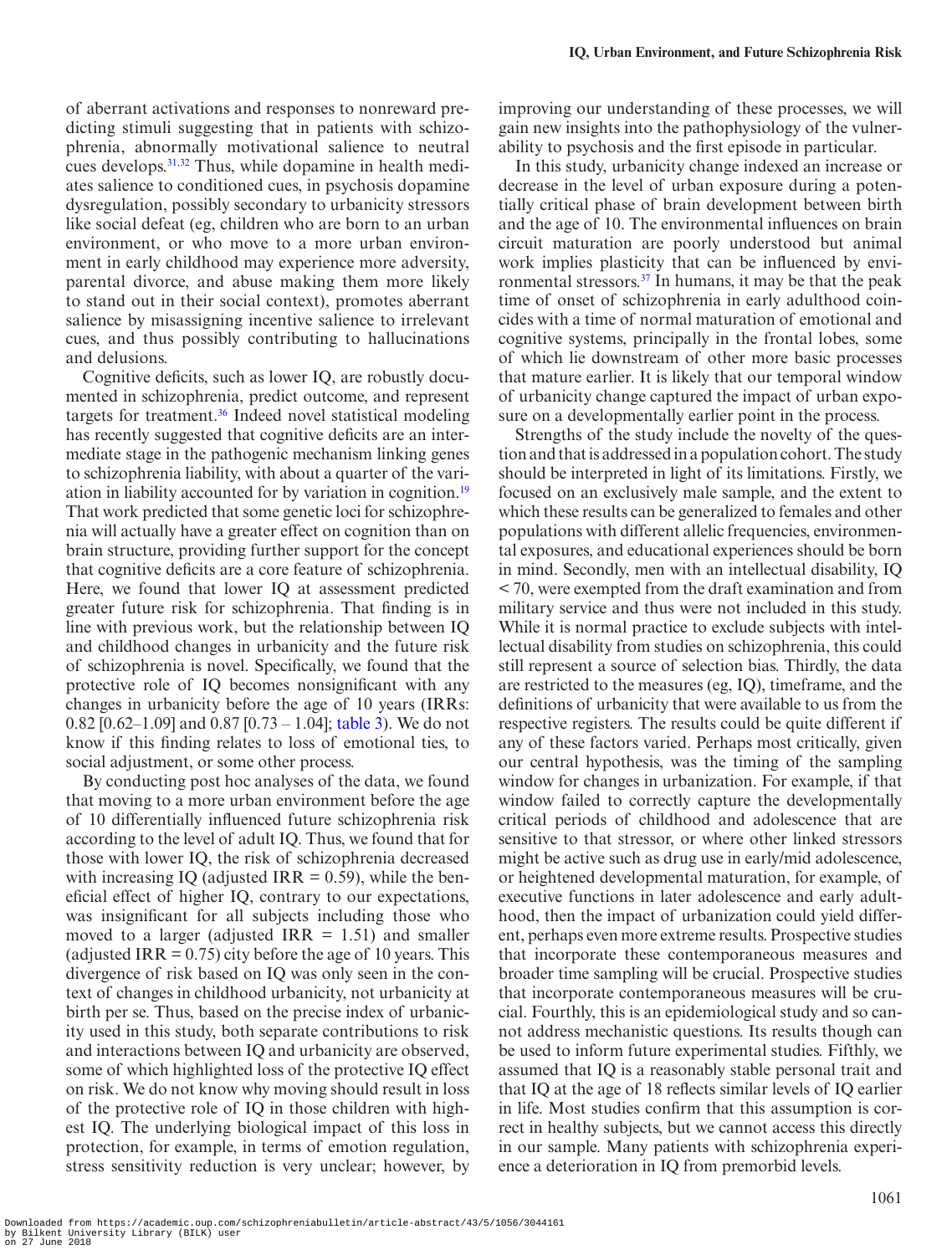To sum up, throughout development, a person's exposure to environmental stressors can influence their future risk for schizophrenia, possibly by altering the trajectory of the developing systems at the time of the exposure.<sup>[38](#page-7-4)</sup> Childhood may be a period of heightened sensitivity to certain environmental stressors, like urbanicity. Although the links between urbanicity and cognition with schizophrenia are robust, little is known about the relationship between the 2. The study points towards other mechanisms beyond cognition, possibly emotional, that mediate the impact of urbanicity on schizophrenia risk. It also suggests that when urbanicity changes in early life, the relationship with IQ becomes more complex.

# **Acknowledgment**

The authors have declared that there are no conflicts of interest in relation to the subject of this study.

# **References**

1062

- <span id="page-6-0"></span>1. UN, DESA. *World Urbanization Prospects, the 2011 Revision: Highlights*. New York, NY: UN, DESA; 2012.
- <span id="page-6-1"></span>2. Vassos E, Pedersen CB, Murray RM, Collier DA, Lewis CM. Meta-analysis of the association of urbanicity with schizophrenia. *Schizophr Bull*. 2012;38:1118–1123.
- <span id="page-6-2"></span>3. Kelly BD, O'Callaghan E, Waddington JL, et al. Schizophrenia and the city: a review of literature and prospective study of psychosis and urbanicity in Ireland. *Schizophr Res*. 2010;116:75–89.
- <span id="page-6-3"></span>4. Pedersen CB, Mortensen PB. Evidence of a dose-response relationship between urbanicity during upbringing and schizophrenia risk. *Arch Gen Psychiatry*. 2001;58:1039–1046.
- <span id="page-6-4"></span>5. Boydell J, van Os J, McKenzie K, et al. Incidence of schizophrenia in ethnic minorities in London: ecological study into interactions with environment. *BMJ*. 2001;323:1336–1338.
- <span id="page-6-5"></span>6. van Os J, Rutten BPF, Poulton R. Gene-environment interactions in schizophrenia: review of epidemiological findings and future directions. *Schizophrenia Bull*. 2008;34:1066–1082.
- <span id="page-6-6"></span>7. Haddad L, Schafer A, Streit F, et al. Brain structure correlates of urban upbringing, an environmental risk factor for schizophrenia. *Schizophr Bull*. 2015;41:115–122.
- <span id="page-6-7"></span>8. Lederbogen F, Kirsch P, Haddad L, et al. City living and urban upbringing affect neural social stress processing in humans. *Nature*. 2011;474:498–501.
- <span id="page-6-8"></span>9. Weinberger DR, Levitt P. Neurodevelopmental origins of schizophrenia. In: Weinberger DR, Harrison PJ, eds. *Schizophrenia*. 3rd ed. Chichester, UK: Wiley-Blackwell; 2011:393–412.
- <span id="page-6-9"></span>10. Zammit S, Lewis G, Rasbash J, Dalman C, Gustafsson JE, Allebeck P. Individuals, schools, and neighborhood: a multilevel longitudinal study of variation in incidence of psychotic disorders. *Arch Gen Psychiatry*. 2010;67:914–922.
- <span id="page-6-10"></span>11. Seidman LJ, Cherkerzian S, Goldstein JM, Agnew-Blais J, Tsuang MT, Buka SL. Neuropsychological performance and family history in children at age 7 who develop adult schizophrenia or bipolar psychosis in the New England Family Studies. *Psychol Med*. 2013;43:119–131.
- <span id="page-6-11"></span>12. Reichenberg A, Caspi A, Harrington H, et al. Static and dynamic cognitive deficits in childhood preceding adult schizophrenia: a 30-year study. *Am J Psychiatry*. 2010;167:160–169.
- <span id="page-6-12"></span>13. MacCabe JH, Wicks S, Löfving S, et al. Decline in cognitive performance between ages 13 and 18 years and the risk for psychosis in adulthood: a Swedish longitudinal cohort study in males. *JAMA Psychiatry*. 2013;70:261–270.
- <span id="page-6-13"></span>14. Mark W, Toulopoulou T. Cognitive intermediate phenotype and genetic risk for psychosis. *Curr Opin Neurobiol*. 2016;36:23–30.
- 15. Toulopoulou T, Mapua-Filbey F, Quraishi S, et al. Cognitive performance in presumed obligate carriers for psychosis. *Br J Psychiatry*. 2005;187:284–285.
- 16. Zhang R, Picchioni M, Allen P, Toulopoulou T. Working memory in unaffected relatives of patients with schizophrenia: a meta-analysis of functional magnetic resonance imaging studies. *Schizophr Bull*. 2016;42:1068–1077.
- <span id="page-6-14"></span>17. Toulopoulou T, Goldberg TE, Mesa IR, et al. Impaired intellect and memory: a missing link between genetic risk and schizophrenia? *Arch Gen Psychiatry*. 2010;67:905–913.
- <span id="page-6-15"></span>18. Toulopoulou T, Picchioni M, Rijsdijk F, et al. Substantial genetic overlap between neurocognition and schizophrenia: genetic modeling in twin samples. *Arch Gen Psychiatry*. 2007;64:1348–1355.
- <span id="page-6-16"></span>19. Toulopoulou T, van Haren N, Zhang X, et al. Reciprocal causation models of cognitive vs volumetric cerebral intermediate phenotypes for schizophrenia in a pan-European twin cohort. *Mol Psychiatry*. 2015;20:1386–1396.
- <span id="page-6-17"></span>20. Pedersen CB. The Danish Civil Registration System. *Scand J Public Health*. 2011;39:22–25.
- <span id="page-6-18"></span>21. Mors O, Perto GP, Mortensen PB. The Danish Psychiatric Central Research Register. *Scand J Public Health*. 2011;39:54–57.
- <span id="page-6-19"></span>22. Jensen VM, Rasmussen AW. Danish Education Registers. *Scand J Public Health*. 2011;39:91–94.
- <span id="page-6-20"></span>23. Petersson F, Baadsgaard M, Thygesen LC. Danish registers on personal labour market affiliation. *Scand J Public Health*. 2011;39:95–98.
- <span id="page-6-21"></span>24. Statistics Denmark. *Befolkningen i Kommunerne*. Copenhagen, Denmark: Statistics Denmark; 1997.
- <span id="page-6-22"></span>25. Mortensen EL, Michaelsen KF, Sanders SA, Reinisch JM. The association between duration of breastfeeding and adult intelligence. *JAMA*. 2002;287:2365–2371.
- <span id="page-6-23"></span>26. Teasdale TW, Hartmann PV, Pedersen CH, Bertelsen M. The reliability and validity of the Danish Draft Board Cognitive Ability Test: Børge Prien's Prøve. *Scand J Psychol*. 2011;52:126–130.
- <span id="page-6-24"></span>27. van Os J, Kenis G, Rutten BP. The environment and schizophrenia. *Nature*. 2010;468:203–212.
- <span id="page-6-25"></span>28. Roiser JP, Stephan KE, den Ouden HEM, Barnes TRE, Friston KJ, Joyce EM. Do patients with schizophrenia exhibit aberrant salience? *Psychol Med*. 2009;39:199–209.
- <span id="page-6-26"></span>29. Miller R. Striatal dopamine in reward and attention: a system for understanding the symptomatology of acute schizophrenia and mania. *Int Rev Neurobiol*. 1993;35:161–278.
- <span id="page-6-27"></span>30. Kapur S, Mizrahi R, Li M. From dopamine to salience to psychosis—linking biology, pharmacology and phenomenology of psychosis. *Schizophr Res*. 2005;79:59–68.
- <span id="page-6-28"></span>31. Heinz A, Schlagenhauf F. Dopaminergic dysfunction in schizophrenia: salience attribution revisited. *Schizophr Bull*. 2010;36:472–485.
- <span id="page-6-29"></span>32. Pankow A, Knobel A, Voss M, Heinz A. Neurobiological correlates of delusion: beyond the salience attribution hypothesis. *Neuropsychobiology.* 2012;66:33–43.
- <span id="page-6-30"></span>33. Schultz W, Dayan P, Montague PR. A neural substrate of prediction and reward. *Science*. 1997;275:1593–1599.